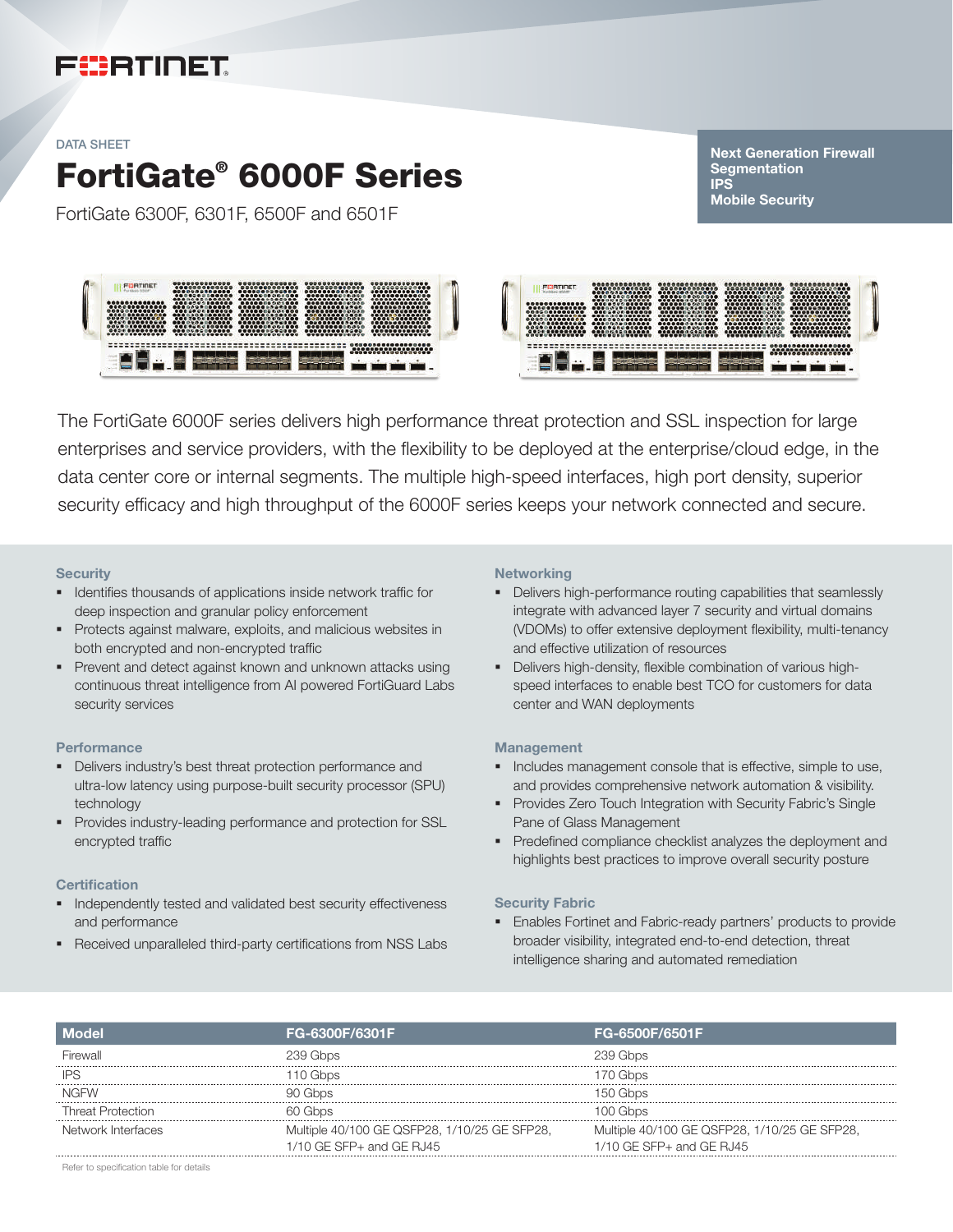# Deployment



Next Generation Firewall (NGFW)

- Reduce complexity by combining threat protection security capabilities into single high-performance network security appliance
- Identify and stop threats with powerful intrusion prevention beyond port and protocol that examines the actual applications in your network traffic
- **•** Delivers industry's highest SSL inspection performance using industrymandated ciphers while maximizing ROI
- § Proactively blocks newly discovered sophisticated attacks in real-time with advanced threat protection



- **SGi LAN security powered by multiple** SPUs to provide high performance CGNAT and accelerate IPv4 and IPv6 traffic
- RAN Access Security with highly scalable and best performing IPsec aggregation and control security gateway (SecGW)
- **■** User plane security enabled by full Threat Protection and visibility into GTP-U inspection
- Signaling security to inspect various protocols such as SCTP, Diameter, GTP-C, SIP and provide protection against attacks
- § High-speed interfaces to enable deployment flexibility



# **Segmentation**

- § Intent-based Segmentation builds robust security framework while proactively reducing risk, cost and complexity
- **■** Integrates with Security Fabric seamlessly to allow third party solutions and continuous trust assessment and thereby prevent sophisticated attacks
- Protects critical business applications and helps implement any compliance without network redesigns

IPS

- § Highly cost-effective mitigation of unpatched vulnerability for hard-topatch systems such as IOT, ICS, and Scada
- Protect sensitive data to achieve various regulatory compliance such as PCI, HIPPA, PII, GDPR
- § Multiple inspection engines, threat intelligence feeds and advanced threat protection options to defend against unknown threats in real-time
- Best of breed intrusion prevention with high-performance SSL inspection



FortiGate 6300F/6500F deployment in large campus networks (NGFW, Intentbased Segmentation)

FortiClient VPN Client FortiGate NGFW IPS **DATA CENTER** FortiAnalyzer Analytics-powered Security & Log Management FortiManager Single pane-of-Glass Managementt FortiGate **Segmentation** 

**FÜRTINET** 

FortiGate 6300F/6500F deployment in data center (IPS/NGFW, Intent-based Segmentation)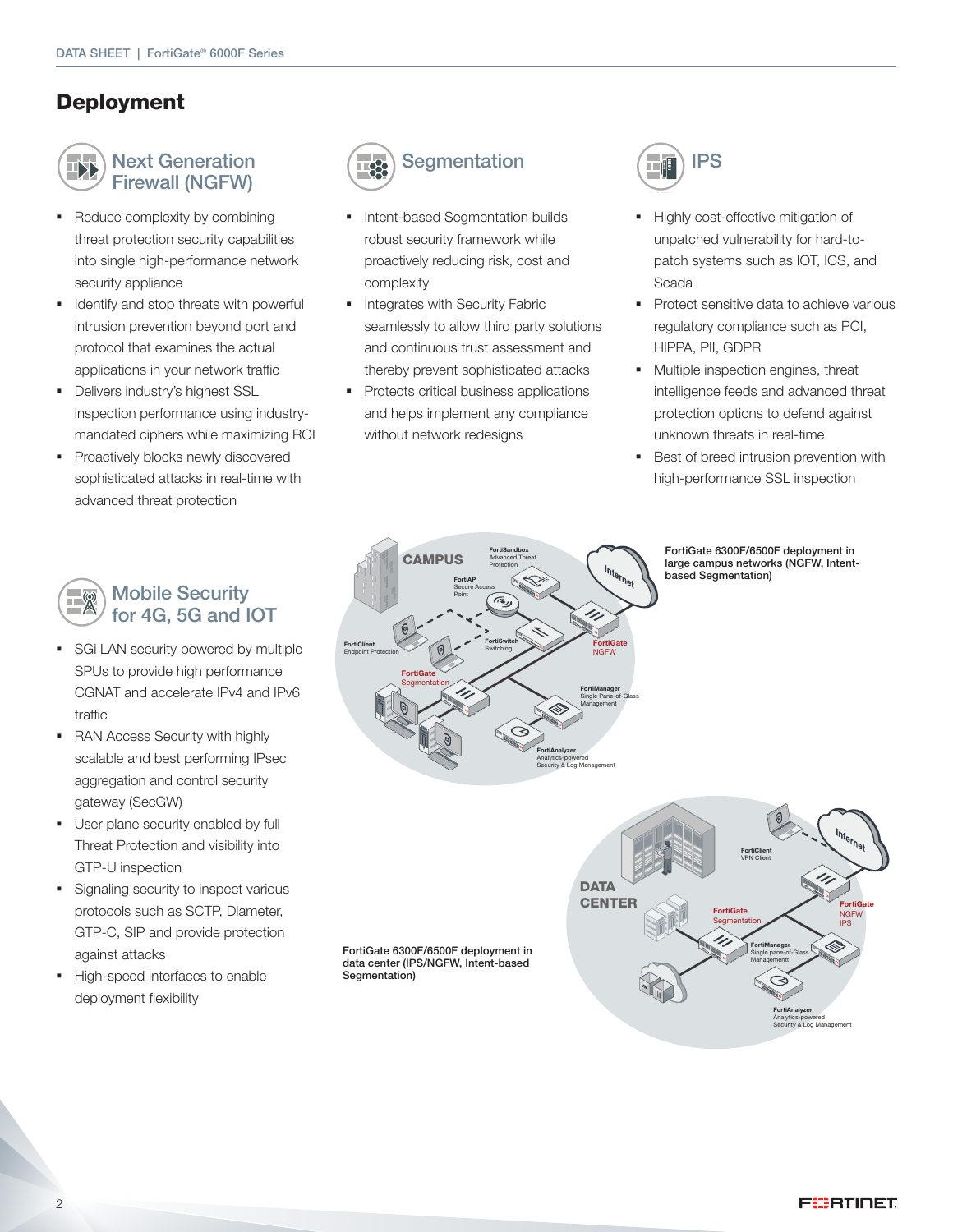### **Hardware**

### FortiGate 6300F/6301F/6500F/6501F





#### **Interfaces**

- 1. Console Port
- 2. USB Port
- 3. 2x GE RJ45, 1x 1/10 GE SFP+ Management Ports

#### Powered by SPU

- § Custom SPU processors deliver the power you need to detect malicious content at multi-Gigabit speeds
- § Other security technologies cannot protect against today's wide range of content- and connection-based threats because they rely on general-purpose CPUs, causing a dangerous performance gap

SPU

§ SPU processors provide the performance needed to block emerging threats, meet rigorous third-party certifications, and ensure that your network security solution does not become a network bottleneck

#### Network Processor

4. 2x 10 GE SFP+ HA Slots 5. 24x 1/10/25 GE SFP28 Slots 6. 4x 40/100 GE QSFP28 Slots

Fortinet's new, breakthrough SPU NP6 network processor works inline with FortiOS functions delivering:

- § Superior firewall performance for IPv4/IPv6, SCTP and multicast traffic with ultra-low latency down to 2 microseconds
- VPN and IP tunnel acceleration
- § Anomaly-based intrusion prevention, checksum offload and packet defragmentation
- § Traffic shaping and priority queuing

#### Content Processor

Fortinet's new, breakthrough SPU CP9 content processor works outside of the direct flow of traffic and accelerates the inspection of computationally intensive security features:

- **Enhanced IPS performance with unique capability of full** signature matching at SPU
- SSL Inspection capabilities based on the latest industry mandated cipher suites
- **Encryption and decryption offloading**

#### Distribution Processor

Fortinet's SPU DP3 distribution processor provides hardware load balancing for traffic to multiple processing units.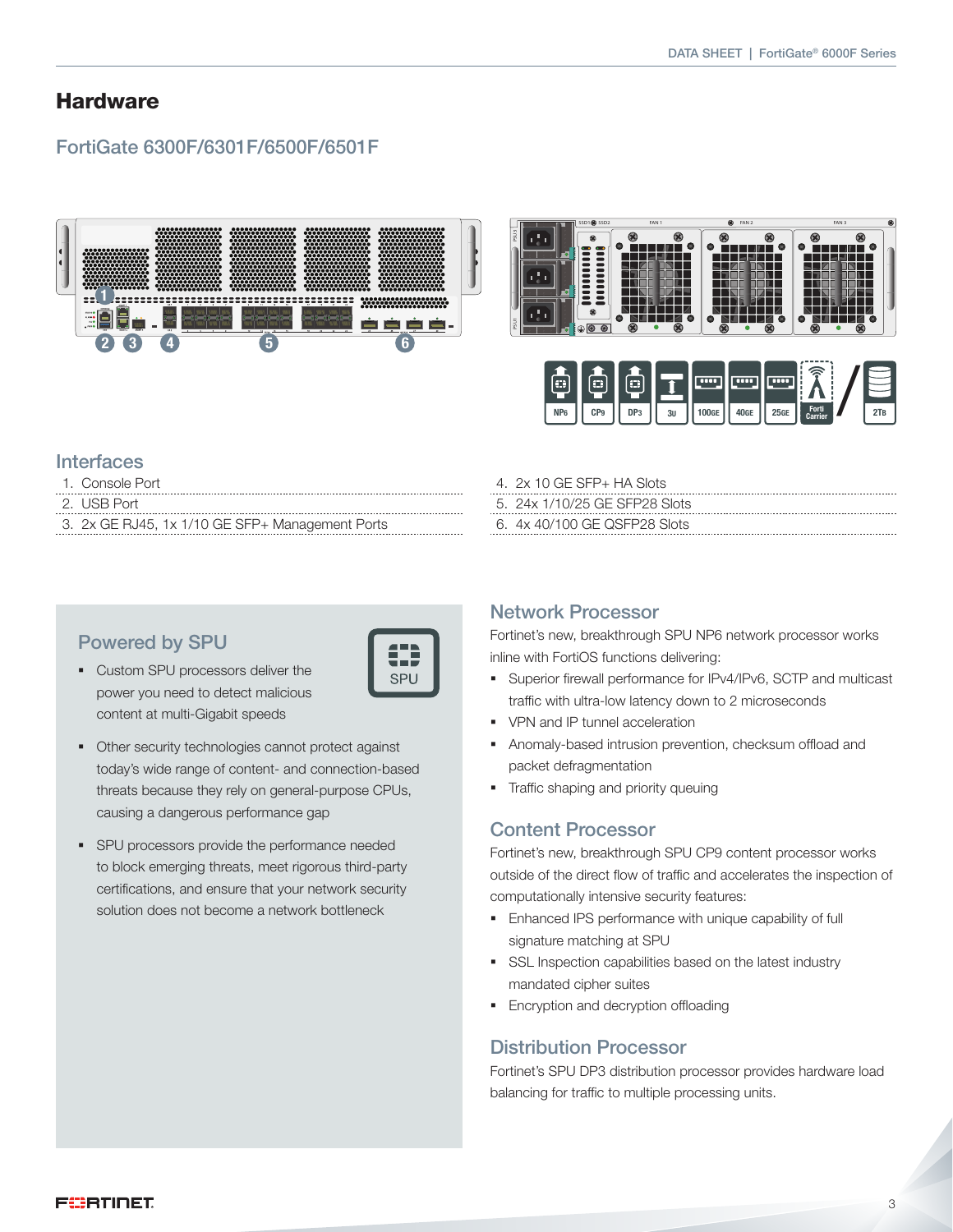# Fortinet Security Fabric

### Security Fabric

The Security Fabric delivers broad visibility, integrated AI-driven breach prevention, and automated operations, orchestration, and response across all Fortinet and its ecosystem deployments. It allows security to dynamically expand and adapt as more and more workloads and data are added. Security seamlessly follows and protects data, users, and applications as they move between IoT, devices, and cloud environments throughout the network. All this is ties together under a single pane of glass management for significantly thereby delivering leading security capabilities across your entire environment while also significantly reducing complexity.

FortiGates are the foundation of Security Fabric, expanding security via visibility and control by tightly integrating with other Fortinet security products and Fabric-Ready Partner solutions.

### FortiOS

Control all security and networking capabilities across the entire FortiGate platform with one intuitive operating system. Reduce complexity, costs, and response time with a truly consolidated next- generation security platform.



# Services



### FortiGuard™ Security Services

FortiGuard Labs offers real-time intelligence on the threat landscape, delivering comprehensive security updates across the full range of Fortinet's solutions. Comprised of security threat researchers, engineers, and forensic specialists, the team collaborates with the world's leading threat monitoring organizations and other network and security vendors, as well as law enforcement agencies.



- § A truly consolidated platform with a single OS and pane-of-glass for all security and networking services across all FortiGate platforms.
- § Industry-leading protection: NSS Labs Recommended, VB100, AV Comparatives, and ICSA validated security and performance. Ability to leverage latest technologies such as deception-based security.
- § Control thousands of applications, block the latest exploits, and filter web traffic based on millions of real-time URL ratings in addition to true TLS 1.3 support.
- Prevent, detect, and mitigate advanced attacks automatically in minutes with integrated AI-driven breach prevention and advanced threat protection.
- Fulfil your networking needs with extensive routing, switching, and SD-WAN capabilities along with intent-based segmentation.
- § Utilize SPU hardware acceleration to boost security capability performance.



## FortiCare™ Support Services

Our FortiCare customer support team provides global technical support for all Fortinet products. With support staff in the Americas, Europe, Middle East, and Asia, FortiCare offers services to meet the needs of enterprises of all sizes.

> For more information, please refer to forti.net/fortiguard л and forti.net/forticare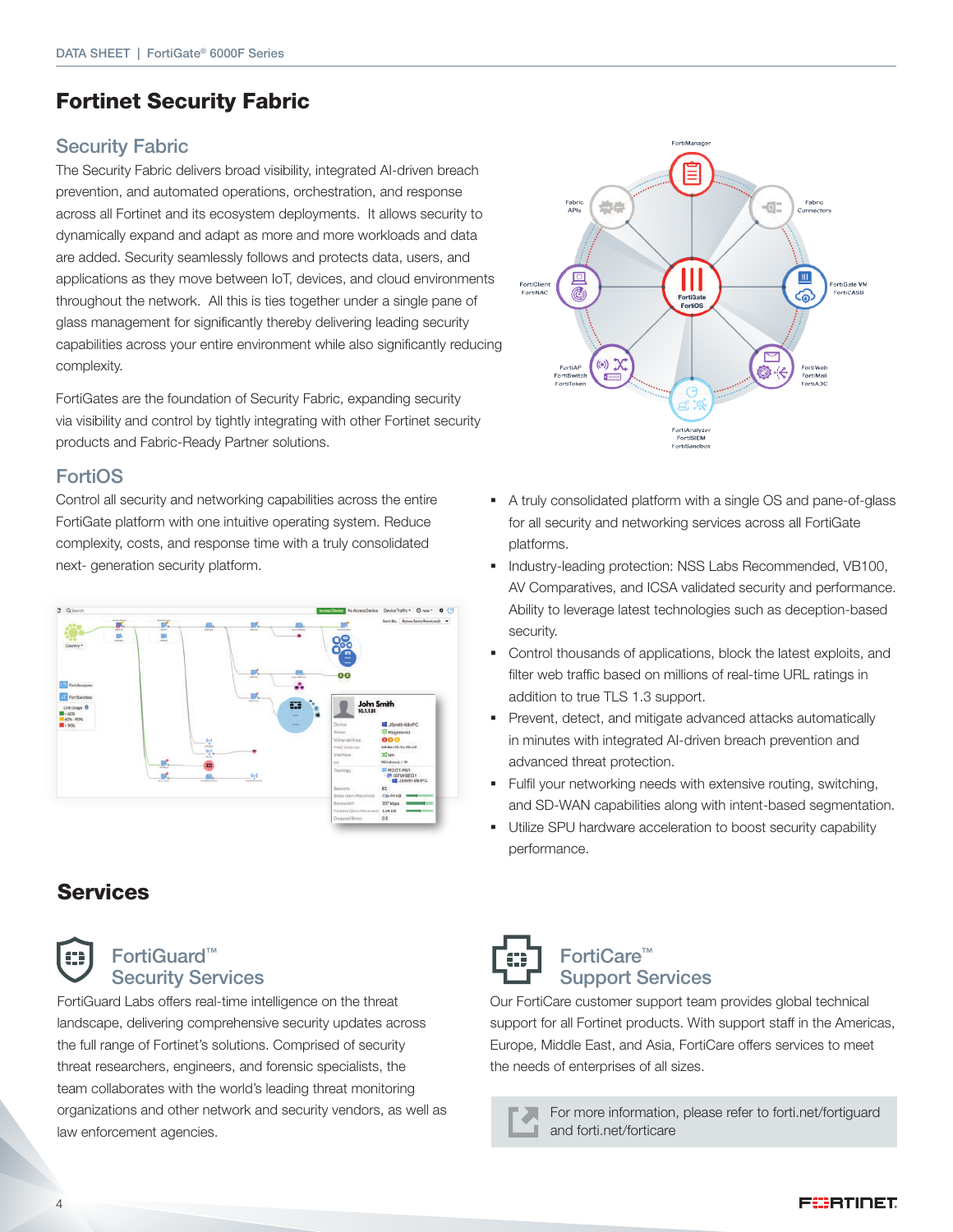# **Specifications**

|                                                                            | FG-6300F/6301F                          | FG-6500F/6501F       |  |  |
|----------------------------------------------------------------------------|-----------------------------------------|----------------------|--|--|
| <b>Interfaces and Modules</b>                                              |                                         |                      |  |  |
| 40/100 GE QSFP28 Slots                                                     | 4                                       |                      |  |  |
| 1/10/25 GE SFP28 Slots                                                     |                                         | 24                   |  |  |
| 10 GE SFP+ Slots                                                           | 3                                       |                      |  |  |
| GE RJ45 Management Ports                                                   | 2                                       |                      |  |  |
| <b>USB Ports</b>                                                           | 1                                       |                      |  |  |
| <b>Console Port</b>                                                        | 1                                       |                      |  |  |
| <b>Internal Storage</b>                                                    | 2x 1 TB NVMe (for 6301F and 6501F only) |                      |  |  |
| <b>Included Transceivers</b>                                               | 2x SFP+ (SR 10 GE)                      |                      |  |  |
| System Performance - Enterprise Traffic Mix                                |                                         |                      |  |  |
| IPS Throughput <sup>2</sup>                                                | 110 Gbps                                | 170 Gbps             |  |  |
| NGFW Throughput <sup>2, 4</sup>                                            | 90 Gbps                                 | 150 Gbps             |  |  |
| Threat Protection Throughput <sup>2,5</sup>                                | 60 Gbps                                 | 100 Gbps             |  |  |
| <b>System Performance and Capacity</b>                                     |                                         |                      |  |  |
| <b>Firewall Throughput</b><br>(1518 / 512 / 64 byte, UDP)                  | 239 / 238 / 135 Gbps                    | 239 / 238 / 135 Gbps |  |  |
| Firewall Latency (64 byte, UDP)                                            | $5 \mu s$                               | $5 \,\mathrm{\mu s}$ |  |  |
| Firewall Throughput (Packet per Second)                                    | 202.5 Mpps                              | 202.5 Mpps           |  |  |
| Concurrent Sessions (TCP)                                                  | 120 Million                             | 200 Million          |  |  |
| New Sessions/Sec (TCP)                                                     | 2 Million                               | 3 Million            |  |  |
| <b>Firewall Policies</b>                                                   | 200,000                                 | 200,000              |  |  |
| IPsec VPN Throughput (512 byte) <sup>1</sup>                               | 96 Gbps                                 | 160 Gbps             |  |  |
| Gateway-to-Gateway IPsec VPN Tunnels                                       | 16,000                                  | 16,000               |  |  |
| Client-to-Gateway IPsec VPN Tunnels                                        | 90,000                                  | 90,000               |  |  |
| <b>SSL-VPN Throughput</b>                                                  | 9 Gbps                                  | 9 Gbps               |  |  |
| <b>Concurrent SSL-VPN Users</b>                                            | 30,000                                  | 30,000               |  |  |
| (Recommended Maximum, Tunnel Mode)                                         |                                         |                      |  |  |
| SSL Inspection Throughput (IPS, avg. HTTPS) <sup>3</sup>                   | 66 Gbps                                 | 110 Gbps             |  |  |
| SSL Inspection CPS (IPS, avg. HTTPS) <sup>3</sup>                          | 30,000                                  | 50,000               |  |  |
| <b>SSL Inspection Concurrent Session</b><br>(IPS, avg. HTTPS) <sup>3</sup> | 10 Million                              | 18 Million           |  |  |
| Application Control Throughput (HTTP 64K) <sup>2</sup>                     | 150 Gbps                                | 220 Gbps             |  |  |
| CAPWAP Throughput (1444 byte, UDP)                                         | N/A                                     | N/A                  |  |  |
| Virtual Domains (Default / Maximum)                                        | 10/500                                  |                      |  |  |
| Maximum Number of FortiSwitches Supported                                  | N/A                                     |                      |  |  |
| Maximum Number of FortiAPs<br>(Total / Tunnel Mode)                        | N/A                                     |                      |  |  |
| Maximum Number of FortiTokens                                              | 20,000                                  |                      |  |  |
| Maximum Number of Registered FortiClients                                  | 100,000                                 |                      |  |  |
| <b>High Availability Configurations</b>                                    | Supported                               |                      |  |  |

|                                                 | FG-6300F/6301F                                    | FG-6500F/6501F                        |  |
|-------------------------------------------------|---------------------------------------------------|---------------------------------------|--|
| <b>Dimensions and Power</b>                     |                                                   |                                       |  |
| Height x Width x Length (inches)                | 5.20 x 17.20 x 26.18                              | 5.3 x 17.2 x 27.3                     |  |
| Height x Width x Length (mm)                    | 132 x 437 x 665                                   | 133 x 437 x 694                       |  |
| Weight                                          | 67.68 lbs (30.7 kg) / 78.26 lbs (35.5 kg) /       |                                       |  |
|                                                 | 69.00 lbs (31.3 kg)                               | 79.59 lbs (36.1 kg)                   |  |
| Form Factor                                     | 3 RU                                              |                                       |  |
| <b>AC Power Supply</b>                          | 100-240V AC, 50-60 Hz                             |                                       |  |
| Power Consumption (Average / Maximum)           |                                                   | $(977 / 1,217 W)$ $(1,308 / 1,548 W)$ |  |
|                                                 |                                                   | $(977 / 1,237 W)$ $(1,328 / 1,568 W)$ |  |
| Current (Maximum)                               | 30A@100VAC, 20A@240VAC                            |                                       |  |
| <b>Heat Dissipation</b>                         | 4,153 / 4,221 BTU/h 5,282 / 5,350 BTU/h           |                                       |  |
| <b>Redundant Power Supplies</b>                 | 2+1 Redundant, Hot Swappable                      |                                       |  |
| <b>Operating Environment and Certifications</b> |                                                   |                                       |  |
| <b>Operating Temperature</b>                    | 32-104°F (0-40°C)                                 |                                       |  |
| <b>Storage Temperature</b>                      | $-31-158$ °F (-35-70°C)                           |                                       |  |
| Humidity                                        | 10-90% non-condensing                             |                                       |  |
| Noise Level                                     | 57.43 dBA                                         |                                       |  |
| <b>Operating Altitude</b>                       | Up to 7,400 ft (2,250 m)                          |                                       |  |
| Compliance                                      | FCC Part 15 Class A, C-Tick, VCCI, CE, UL/cUL, CB |                                       |  |

Note: All performance values are "up to" and vary depending on system configuration.

1. IPsec VPN performance test uses AES256-SHA256.

2. IPS (Enterprise Mix), Application Control, NGFW and Threat Protection are measured with Logging enabled.

3. SSL Inspection performance values use an average of HTTPS sessions of different cipher suites.

4. NGFW performance is measured with Firewall, IPS and Application Control enabled.

5. Threat Protection performance is measured with Firewall, IPS, Application Control and Malware Protection enabled.